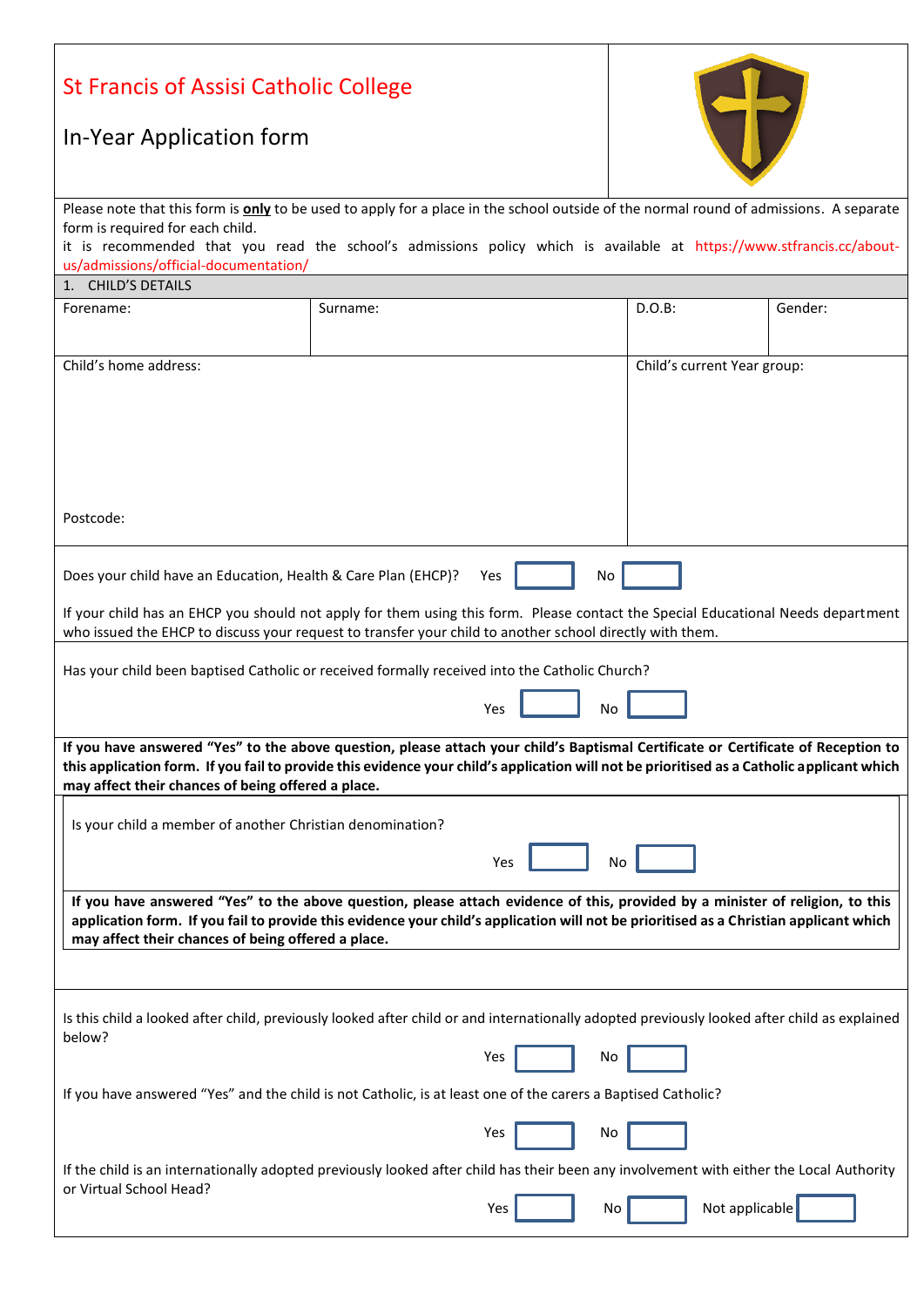For the purposes of admissions, a looked after child living with a family where at least one of the carers is Catholic will be considered as Catholic. The carer **must** forward a copy of their own Catholic Baptismal or Reception certificate directly to the school in order for this priority to be given to the child as failure to do so will result in the looked after child being ranked as a non-Catholic.

| A "looked after child" has the same meaning as in section 22(1) of the Children Act 1989, and means any child who is (a) in the care<br>of the local authority or (b) being provided with accommodation by them in the exercise of their social services functions (eg children<br>with foster parents) at the time of making the application to the school. A "previously looked after child" is a child was looked after<br>but ceased to be so because he or she was adopted or became subject to a child arrangements order or special guardianship order<br>and includes those children who appear (to the governing body) to have been in state care outside of England and ceased to be in<br>state case as a result of being adopted.                                                                                                                                                                                                                                       |           |                        |                                                |                          |       |  |  |
|-------------------------------------------------------------------------------------------------------------------------------------------------------------------------------------------------------------------------------------------------------------------------------------------------------------------------------------------------------------------------------------------------------------------------------------------------------------------------------------------------------------------------------------------------------------------------------------------------------------------------------------------------------------------------------------------------------------------------------------------------------------------------------------------------------------------------------------------------------------------------------------------------------------------------------------------------------------------------------------|-----------|------------------------|------------------------------------------------|--------------------------|-------|--|--|
| Does your child already have a sibling attending this school?<br>Yes<br>Νo                                                                                                                                                                                                                                                                                                                                                                                                                                                                                                                                                                                                                                                                                                                                                                                                                                                                                                          |           |                        |                                                |                          |       |  |  |
| If you have answered "Yes" please provide the name and year group of the sibling(s)                                                                                                                                                                                                                                                                                                                                                                                                                                                                                                                                                                                                                                                                                                                                                                                                                                                                                                 |           |                        |                                                |                          |       |  |  |
|                                                                                                                                                                                                                                                                                                                                                                                                                                                                                                                                                                                                                                                                                                                                                                                                                                                                                                                                                                                     |           |                        |                                                |                          |       |  |  |
| 2. PARENT/GUARDIAN'S DETAILS                                                                                                                                                                                                                                                                                                                                                                                                                                                                                                                                                                                                                                                                                                                                                                                                                                                                                                                                                        |           |                        |                                                |                          |       |  |  |
| Title:                                                                                                                                                                                                                                                                                                                                                                                                                                                                                                                                                                                                                                                                                                                                                                                                                                                                                                                                                                              | Forename: |                        |                                                | Surname:                 |       |  |  |
| Relationship to child:                                                                                                                                                                                                                                                                                                                                                                                                                                                                                                                                                                                                                                                                                                                                                                                                                                                                                                                                                              |           | Home telephone number: |                                                | Mobile telephone number: |       |  |  |
| Email Address:                                                                                                                                                                                                                                                                                                                                                                                                                                                                                                                                                                                                                                                                                                                                                                                                                                                                                                                                                                      |           |                        |                                                |                          |       |  |  |
| Home Address (if different to child's):                                                                                                                                                                                                                                                                                                                                                                                                                                                                                                                                                                                                                                                                                                                                                                                                                                                                                                                                             |           |                        |                                                | Postcode:                |       |  |  |
| <b>CURRENT/PREVIOUS SCHOOL DETAILS</b><br>3.                                                                                                                                                                                                                                                                                                                                                                                                                                                                                                                                                                                                                                                                                                                                                                                                                                                                                                                                        |           |                        |                                                |                          |       |  |  |
| Name and address of child's current or previous school:                                                                                                                                                                                                                                                                                                                                                                                                                                                                                                                                                                                                                                                                                                                                                                                                                                                                                                                             |           |                        | Date last attended or state "still attending": |                          |       |  |  |
| Reason for leaving:                                                                                                                                                                                                                                                                                                                                                                                                                                                                                                                                                                                                                                                                                                                                                                                                                                                                                                                                                                 |           |                        |                                                |                          |       |  |  |
| 4. PARENT/GUARDIAN DECLARATION                                                                                                                                                                                                                                                                                                                                                                                                                                                                                                                                                                                                                                                                                                                                                                                                                                                                                                                                                      |           |                        |                                                |                          |       |  |  |
| Please read the following carefully and confirm your agreement and understanding by signing where indicated.<br>I have read the Admissions Policy of the school and confirm that the information I have provided in this application is correct. I<br>understand that I must notify the school immediately if there is any change to these details. Should any information I have<br>given prove to be inaccurate or deliberately misleading, this may result in any offer of a place being withdrawn even if the child<br>has already joined the school.<br>The submission and acceptance of this application form does not constitute the offer of a school place. Governors will consider<br>your application and you will be notified in writing of the outcome of your application.<br>The information within this form will be used for application purposes only, will not be shared with any third party and will be<br>processed in line with the school's privacy notice. |           |                        |                                                |                          |       |  |  |
| Signature of parent/guardian:                                                                                                                                                                                                                                                                                                                                                                                                                                                                                                                                                                                                                                                                                                                                                                                                                                                                                                                                                       |           | Print name:            |                                                |                          | Date: |  |  |